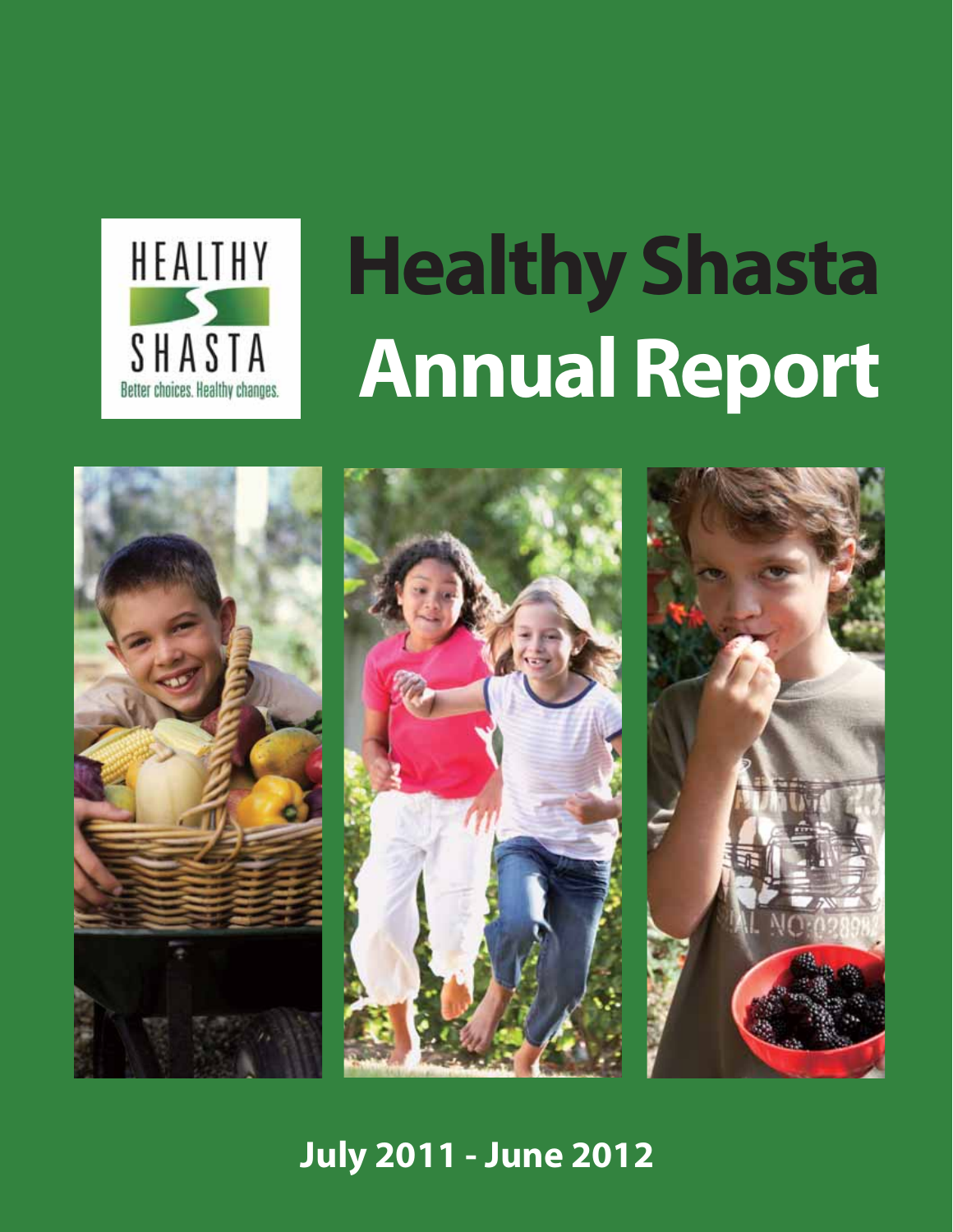

#### **Our History**

Healthy Shasta is a local partnership to increase healthy eating and physical activity among Shasta County residents. We joined forces out of concern over increasing rates of childhood obesity and chronic diseases, such as Type II diabetes. We are committed to long-lasting community changes that make healthy choices easier, convenient, inviting and affordable everywhere you live, work, play and learn. The Healthy Shasta movement has grown from seven initial agencies in 2005 to 21 strong community partners today.

#### **Our Vision**

A community where the healthy choice is the easy choice.

#### **Visit us!**

Learn more at www. healthyshasta.org and sign up for our e-newsletters: Activate Shasta!, Bicycling and Walking Updates and Healthy Schools.

**Find us on Facebook!**  www.facebook.com/ healthyshasta

**Contact us!** (530) 229-8428 2660 Breslauer Way, Redding, CA 96001 hsinfo@healthyshasta.org

## **Table of Contents**

| The Healthy Shasta Partnership               | 3  |
|----------------------------------------------|----|
| <b>Partners Walk the Talk</b>                | 4  |
| <b>Healthy Students Initiative</b>           | 8  |
| <b>Healthy Communities Initiative</b>        | 10 |
| <b>Walkability and Bikability Initiative</b> | 11 |
| <b>Food Systems Initiative</b>               | 12 |
| <b>Action Heroes 2011</b>                    | 13 |
| <b>Resources and Investments</b>             | 14 |
| Healthy Shasta's Leadership                  | 15 |
| Be a Part of the Movement                    | 16 |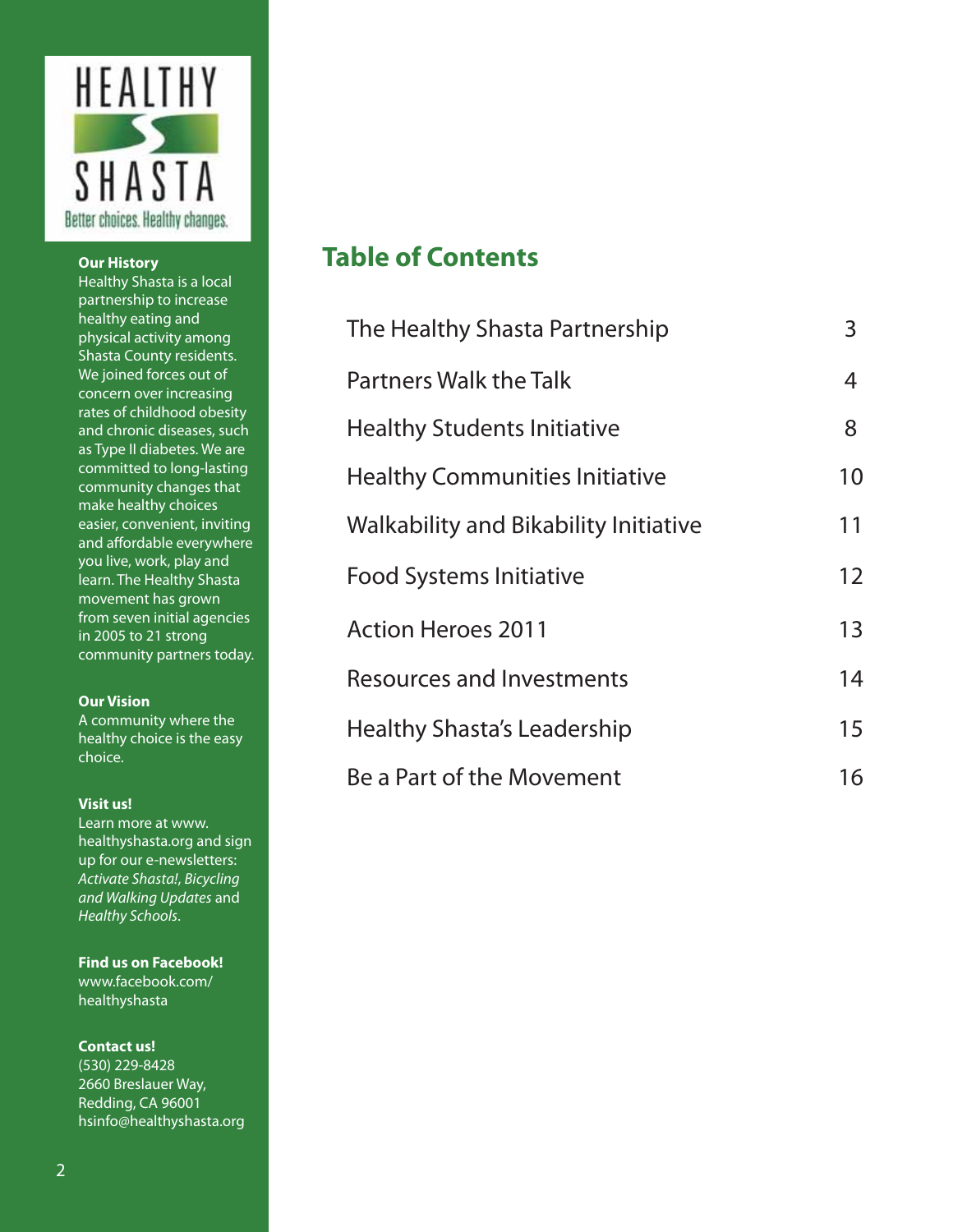## **The Healthy Shasta Partnership**

Healthy Shasta is made up of leaders from 21 partner organizations. We also have working groups and teams focused on specific initiative areas. The Steering Committee has spent the last year updating Healthy Shasta's strategic plan for the next six years.

Contact Shellisa Moore at 229-8428 to get involved.

## **Healthy Shasta PartnersMercy Medical Center** Redding. the A Dignity Health Member building a healthier

**ANDERSON** 

community

**Shasta County Public Health** www.shastapublichealth.net



**ONDERSON PARTNERSHIP FOR** 

**HEALTHY CHILDREN** 



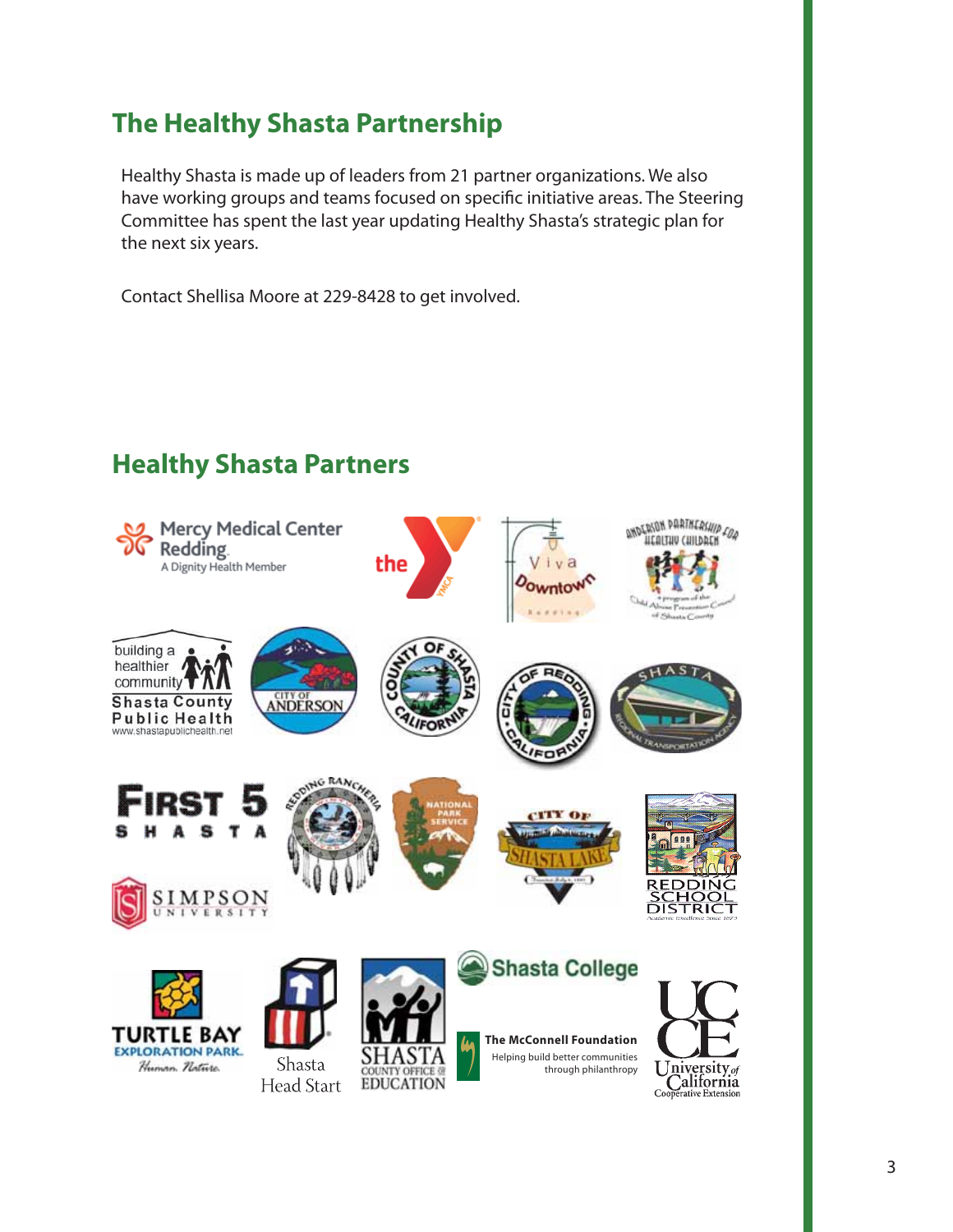

**How does your garden grow?**

Redding School District has school gardens at six of its schools. Students work in the gardens and harvest produce while learning about healthy eating.

## **Partners Walk the Talk**

Healthy Shasta partners must commit to making healthy eating and physical activity choices easier for the people they employ and serve. Following are select "Walk The Talk" efforts that partners have made to the programs, policies and environments within their sphere of influence.

## **Why?**

Research shows that people are more likely to make healthy choices when they are surrounded with convenient, affordable, enticing options for healthy eating and physical activity or when barriers are removed.

#### **How Healthy Shasta Partners are Walking the Talk**

- Redding School District promotes Safe Routes to School, including a weekly walking school bus at Turtle Bay School and a new spring biketo-school challenge at Sequoia Middle School.
- The City of Anderson adopted its first Pedestrian Accessibility and Safety Master Plan. This includes a comprehensive review of existing pedestrian facilities in the City and identifies several priority projects to make walking easier and safer within the city.
- The Shasta Family YMCA underwent a major remodel this year. This has allowed the Y to offer a greater variety of classes, create a wellness center for cardio and strength training equipment, and become ADA compliant.
- Shasta County Office of Education offers healthy options, food demonstrations and taste testing at school events.
- Redding Rancheria hired a full-time Wellness Coordinator, who cultivates interest and encourages employees to create and maintain a healthy lifestyle.
- City of Redding secured funding to add bicycle lanes on Old Alturas Road near Shasta View Drive.
- Turtle Bay Exploration Park provides bicycles for staff to use when traveling around campus and across the river.
- Shasta Regional Transportation Agency secured grants for bicycle and pedestrian infrastructure improvements, including the Diestelhorst Bridge rehabilitation (in partnership with City of Redding), trees along the bike/pedestrian path in Anderson, trees along the McConnell Garden trails and the East Redding Bike Lane project.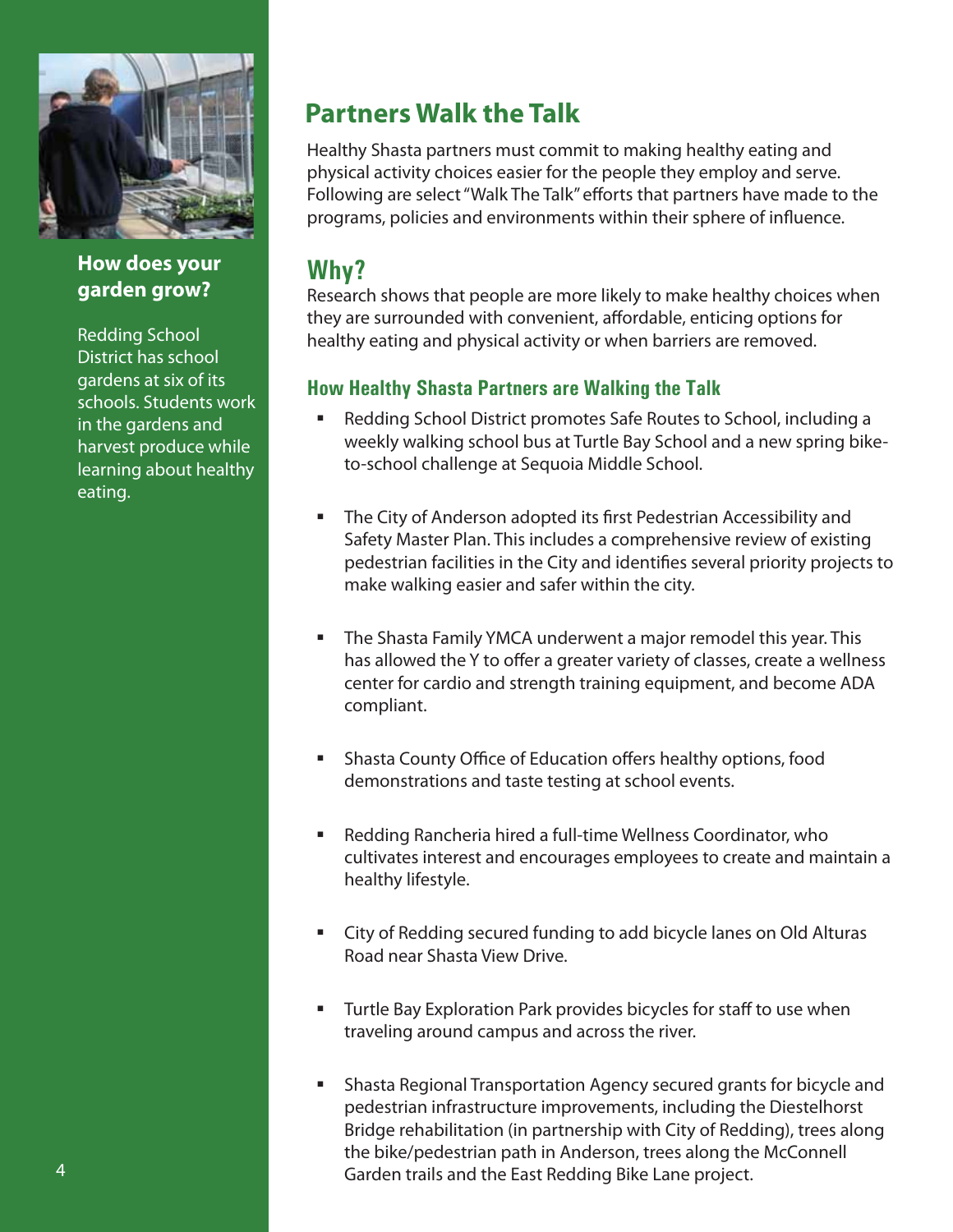- **Shasta County Wellness Task Force offers a comprehensive wellness program** for all County employees, including healthy meeting guidelines, corporate fitness rates and various health challenges throughout the year.
- Shasta County Office of Education provides "Rethink Your Drink" education at staff meetings, teacher trainings, parent events and in classrooms.
- To promote walking, Whiskeytown National Recreation Area completed two ADA-accessible trails. The Guardian Rock Vista Trail leads to an overlook of Clear Creek Canyon and a sweeping panorama of the area. The new, paved Lower Crystal Creek Falls trail leads to the falls and a picnic area.
- The Community Teaching Garden at Shasta College sold fresh vegetables on campus last fall so students and staff had easy access to sustainable, local, organic food. The cafeteria incorporated garden-grown produce into salads.
- First 5 Shasta launched "H20 & Go!: Healthy Choices to Prevent Obesity." This program, with support from Mercy Medical Center and the YMCA, trained 26 preschool and family child care providers to improve young children's health by increasing physical activity and decreasing consumption of sweetened beverages. Each provider also received about \$1,000 in materials to support implementing the activities into their child care settings.
- Turtle Bay Exploration Park supports employee health through organized exercise during breaks (such as garden walks), health challenges, walking meetings and discounts at local gyms and bicycle shops. It also stocks healthy food items in the new Coffee Bar.
- The Shasta Family YMCA provided new equipment and trainers at the three Healthy Students Initiative school sites to help PE technicians develop curriculum that focuses on moving more, agility and core strengthening. The YMCA also had specialized instructors supplement school PE with gymnastics and Zumba.
- City of Redding added "Wibits" to Redding Aquatic Center. Floating playground equipment and obstacle courses encourage kids to be active in the pool.
- The City of Anderson offers a free 6-week summer dropin program for kids 5-12 years old that includes a healthy lunch in partnership with the Shasta County Office of Education's Summer Lunch Program. Activities include hiking, nutrition education by CalFresh staff, outdoor games and SPARK physical activity lessons.

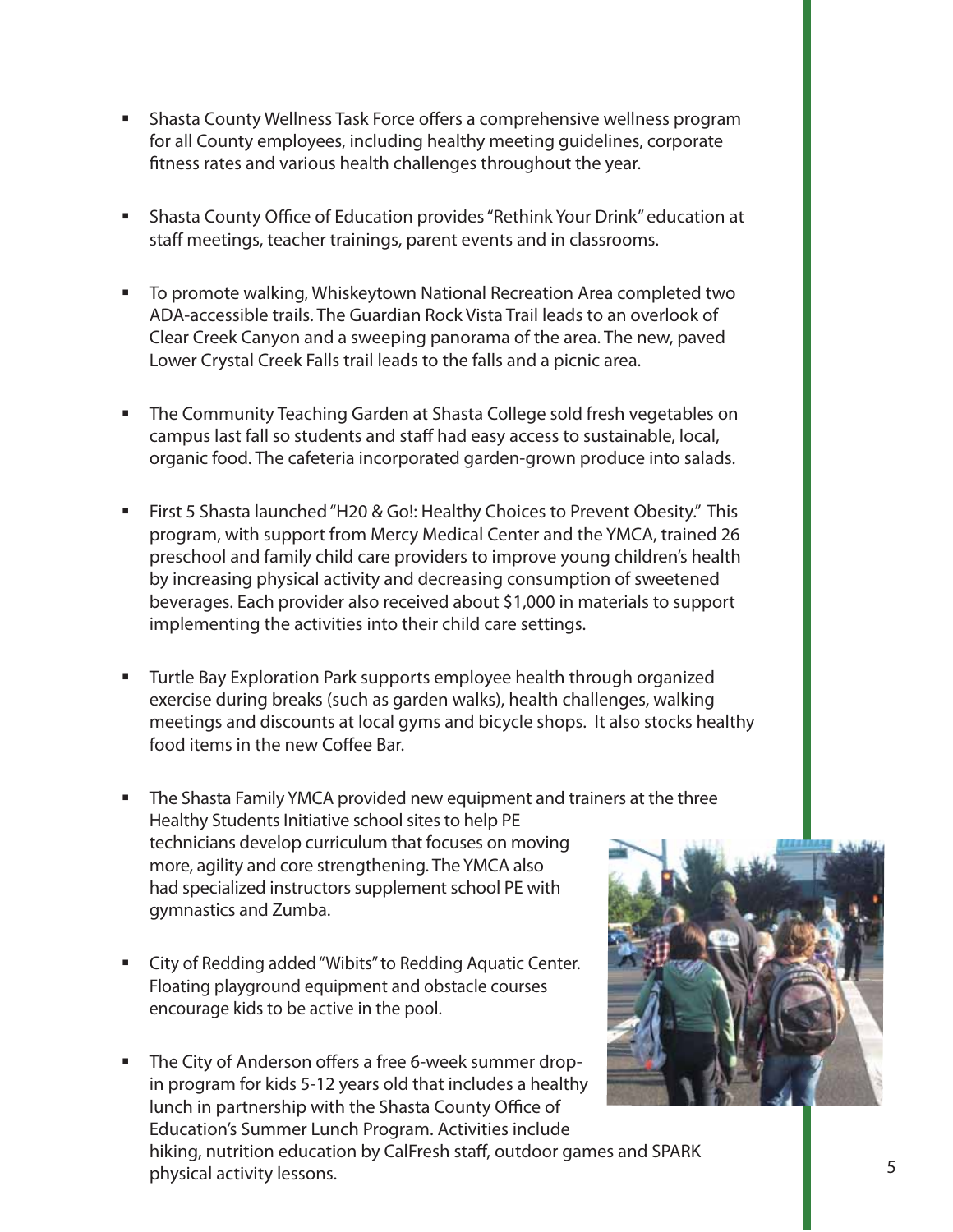

**Fostering healthy youngsters**

First 5 Shasta recruited and coordinated partners for the "Zeroto-Five Zone" at Walk This Way in October. First 5 Shasta staff read "Potter the Otter: A Tale About Water" throughout the day and gave away more than 150 copies of the book.

- The City of Shasta Lake completed the Cabello Avenue Safe Routes to School project, a sidewalk from Shasta Dam Boulevard to Cabello Street that enhances walking to Shasta Lake School.
- Redding Rancheria River trail was completed this year. The trail starts behind the Rancheria and meanders around the edge of Crystal Creek. Mile markers will be installed this fall.
- Simpson University emphasizes healthier choices in the dining center for students, faculty and staff, such as vegetarian options and whole grains, and offers reduced-cost gym memberships.
- The Child Abuse Prevention Coordinating Council of Shasta County included a physical activity session and gave each staff member a Farmers' Market gift certificate at its annual Day Away.
- City of Redding increased outdoor recreational opportunities with construction of the John Reginato Trail (which includes a new canoe/ kayak ramp and fishing access) and a new nature trail at Turtle Bay East.
- Youth from the Anderson Teen Center volunteer throughout the year at Anderson Cottonwood Christian Assistance and help provide healthy food to local families through its food distribution program.
- The Shasta Family YMCA's Family Activity Center rooms now limit beverages that adults can bring in while on shift to only water, and the Y added a healthy vending machine to the café area.
- Anderson Partnership for Healthy Children worked with Anderson Middle School students to change policies to allow students to ride their skateboards (with helmets) to and from school.
- **The McConnell Foundation eliminated sodas from the workplace. Staff** and visitors have free access to water and herbal iced tea.
- Viva Downtown helped with the purchase, location, selection and distribution of bicycle racks in downtown Redding and other Shasta locations.
- City of Redding established the Walk with Ease program for people with arthritis. This incorporates walking, education, stretching, strengthening exercises and motivational strategies. The City also expanded its youth triathlon races to include novice adults.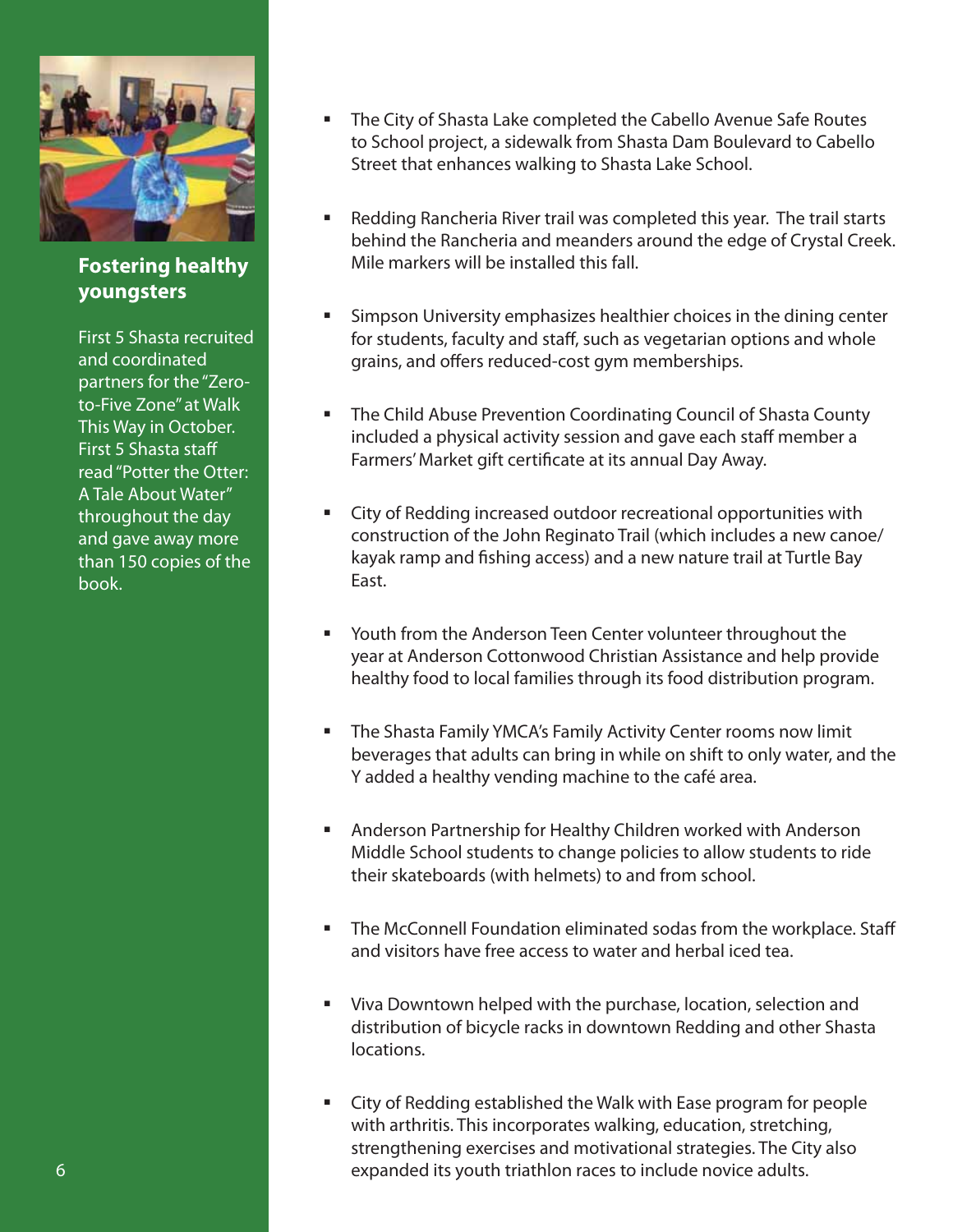- Mercy Medical Center employees have risen to the challenge of adopting healthier habits. The 54 employees who participated in the "New Year, New You" program and adopted healthy lifestyle changes lost a total of 100 pounds. The 229 participants in the Walk to Reno Challenge walked 16,000 miles in nine weeks.
- **UC Cooperative Extension received a "Building Successful Farm to School** Models to Enhance Markets for Specialty Crops" grant to provide more local, seasonal fresh produce in Shasta County schools. It also received the "Team up for Good Health" grant, which will focus on changing student attitudes, knowledge and behaviors about healthy foods and physical activity in five local schools over the next two years.
- **The Child Abuse Prevention Coordinating Council added nutrition and** physical activity education to the orientation of all new AmeriCorps members.
- The City of Shasta Lake partnered with Shasta Regional Transportation Agency to secure funding to update its General Plan, which will incorporate relevant health goals and policies.
- Healthy Shasta's Walk this Way, in its sixth year, engaged 2,917 participants. Participants were encouraged to walk to Turtle Bay Exploration Park on the Dana to Downtown trail and different sections of the Sacramento River Trail instead of driving to Turtle Bay.
- **EXECOINGLED UP 12 Coinciding with the opening of the new Redding School of the Arts,** The McConnell Foundation developed 2½ miles of trails to connect that school and Mountain View Middle School with adjacent neighborhoods so students can more easily walk and bike to school.
- Healthy Shasta leveraged marketing money from the Kohl's Care for Kids grant for billboards and advertising in local publications and billboards. Mercy Medical Center applied for this grant on Healthy Shasta's behalf.
- Shasta Head Start emphasized foods that are low in fat, salt and sugar, and cooked from scratch at its infant, toddler and preschool centers. It featured the Healthy Beginnings curriculum in all its programs to promote healthy food choices and physical activity as part of daily life.

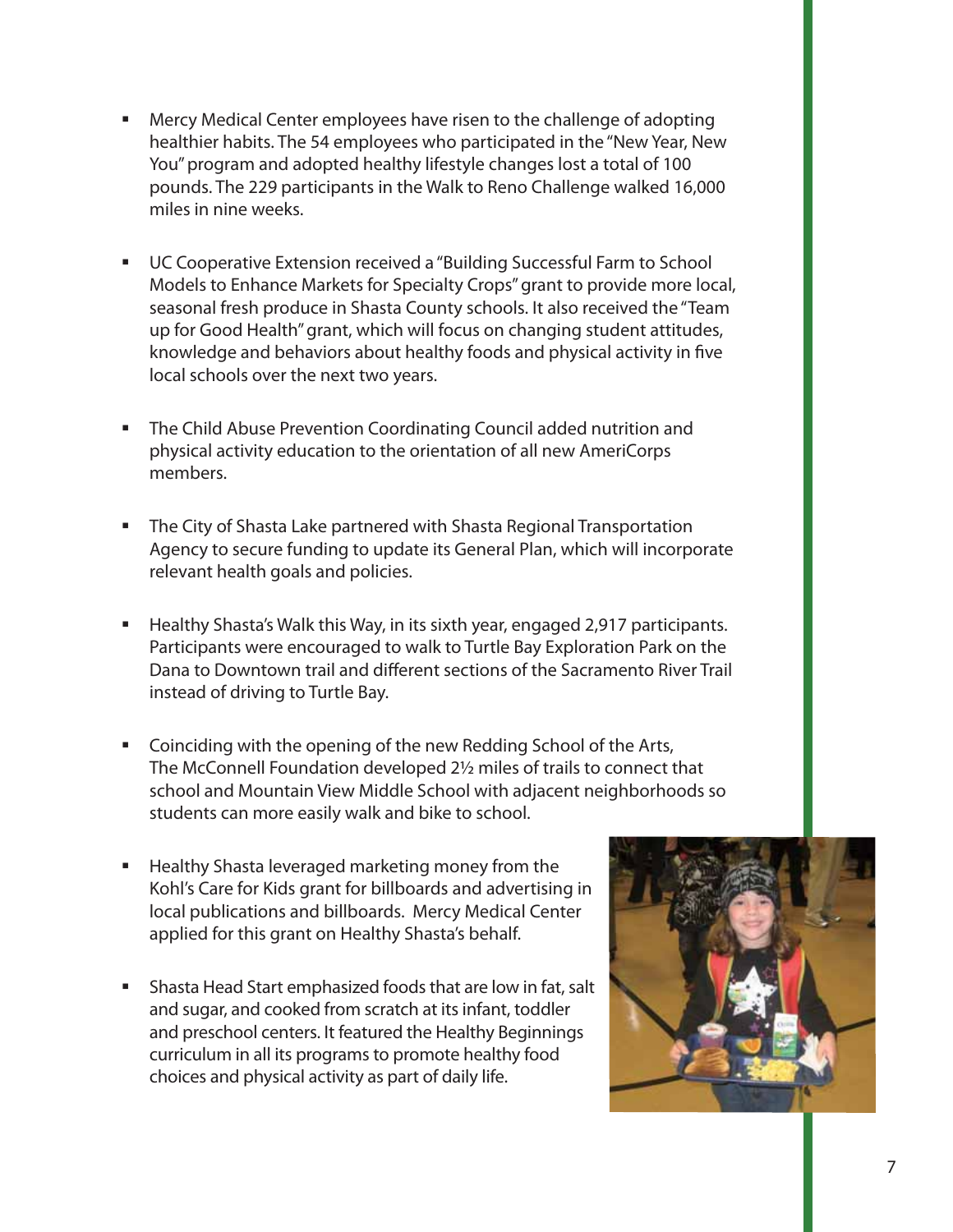

**Healthy cooking reaps rewards**

Jackie Thurmond, Head Cook/Cafeteria Manager at Cypress Elementary School, was awarded the Classified Employee of the Year in Child Nutrition for Shasta County and the state of California.

The program that Thurmond helped develop has been so successful that she was one of only six recipients of the California Classified School Employee of the Year in the category of Child Nutrition.

## **Healthy Students Initiative**

#### **Overview**

The Healthy Students Initiative (HSI) is a seven-year project to address childhood obesity in local school communities. The overall goal is to improve the health and academic success of Shasta County students in three schools (Bella Vista, Cypress and Lassen View) and to develop a roadmap for other local schools.

HSI's Four Areas of Focus:

- 1. Make long-lasting changes to support healthy eating and physical activity.
- 2. Increase physical activity among students and families.
- 3. Increase access to healthier foods and beverages on school campuses.
- 4. Empower students, staff and families to speak up for healthy choices and physical activity.

This project is funded by The McConnell Foundation, Shasta Family YMCA, and Shasta County Public Health in partnership with Bella Vista, Cypress and Lassen View schools.

### **HSI Highlights from the 2011-12 School Year:**

#### **Bella Vista School**

- Hired a full-time PE teacher for grades 4-8; classroom teachers lead PE for kindergarten through grade 3.
- After School Program Coordinator led classes in the garden during the school day and incorporated gardening into after-school activities.
- Expanded the Second Chance Breakfast to daily for grades 6, 7 and 8; student participation remains strong.
- Served only white milk (no chocolate) at lunch on Friday Pizza Days.
- Cafeteria staff entered recipes and menus into NutriKids database to improve the nutritional value of school meals.
- YMCA 12-week Zumba classes for staff were well attended.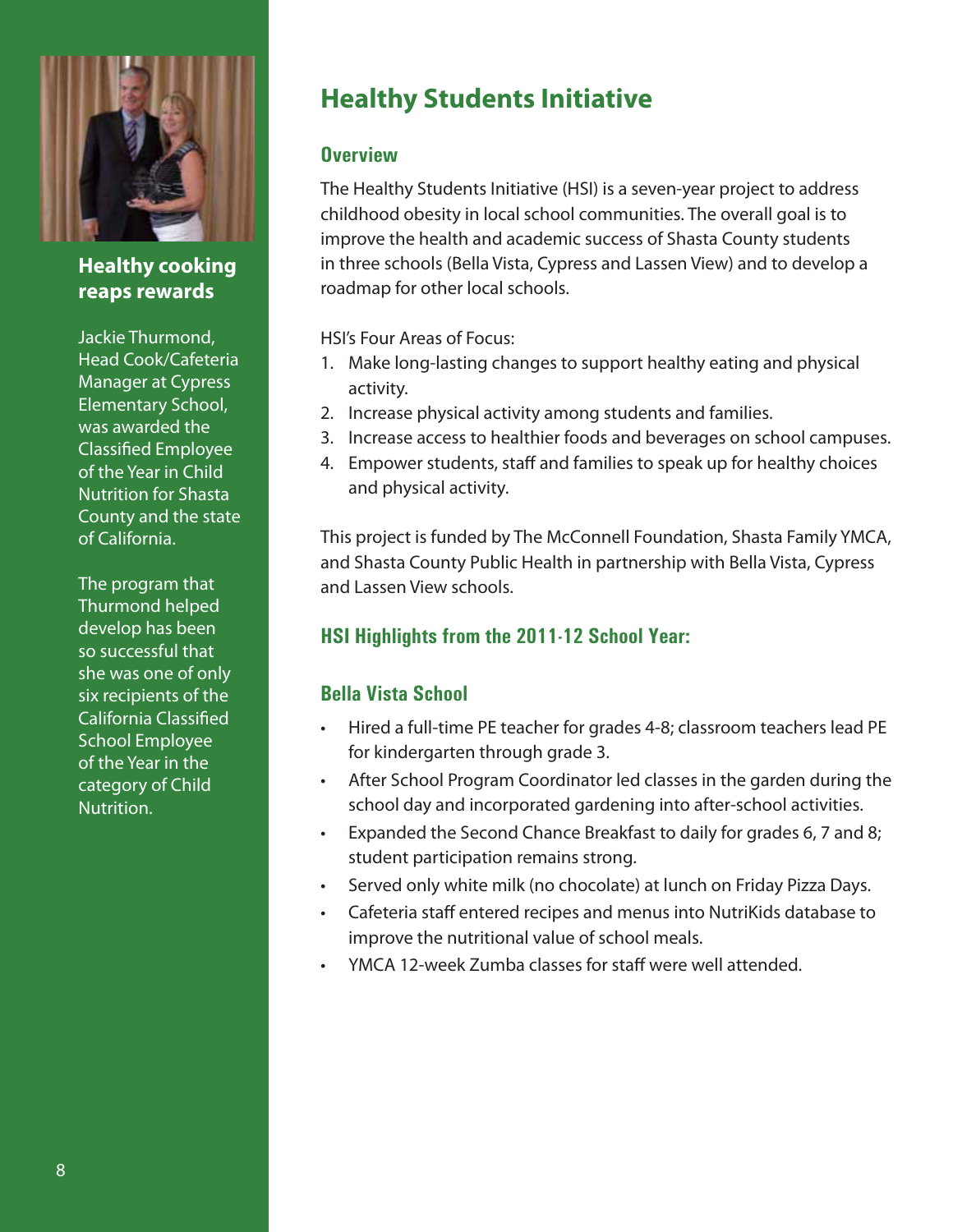#### **Cypress School**

- Hired two part-time PE technicians.
- Purchased new PE and playground equipment, including swing set, volleyball net and kickball backstop.
- Garden Coordinator worked with the After School Program and incorporated more gardening into the school day.
- Cafeteria taste-tested vegetable side dishes and entrées.
- Offered a parent nutrition/cooking class series, focusing on how to cook affordable healthy meals.
- Placed a water station in staff lounge and removed soda machine.
- Offered yoga classes for staff for six weeks, led by YMCA.

#### **Lassen View School**

- Hired two part-time PE technicians.
- t Completed Safe Routes to School infrastructure improvement and held sidewalk celebration and ribbon cutting in early January.
- Participated in Healthy School Monthly Challenges, which included the topics "Eat School Breakfast," "Eat School Lunch," "Walk to School," "Running Club," "Bring a Healthy Snack" and "Rethink Your Drink."
- Garden Coordinator worked in the school garden 1-2 days per week with students, along with a first-grade teacher who oversaw the school day lunchtime Garden Club.
- "Free Breakfast For All" and "Family Breakfasts" encouraged family members to enjoy the healthy foods their students were eating.
- Cafeteria provided taste testing of Harvest of the Month produce/recipes.
- Daily snack cart for morning recess offered fruits and vegetables.

#### **Contact:**

April Jurisich, MPH, RD (530) 245-6843

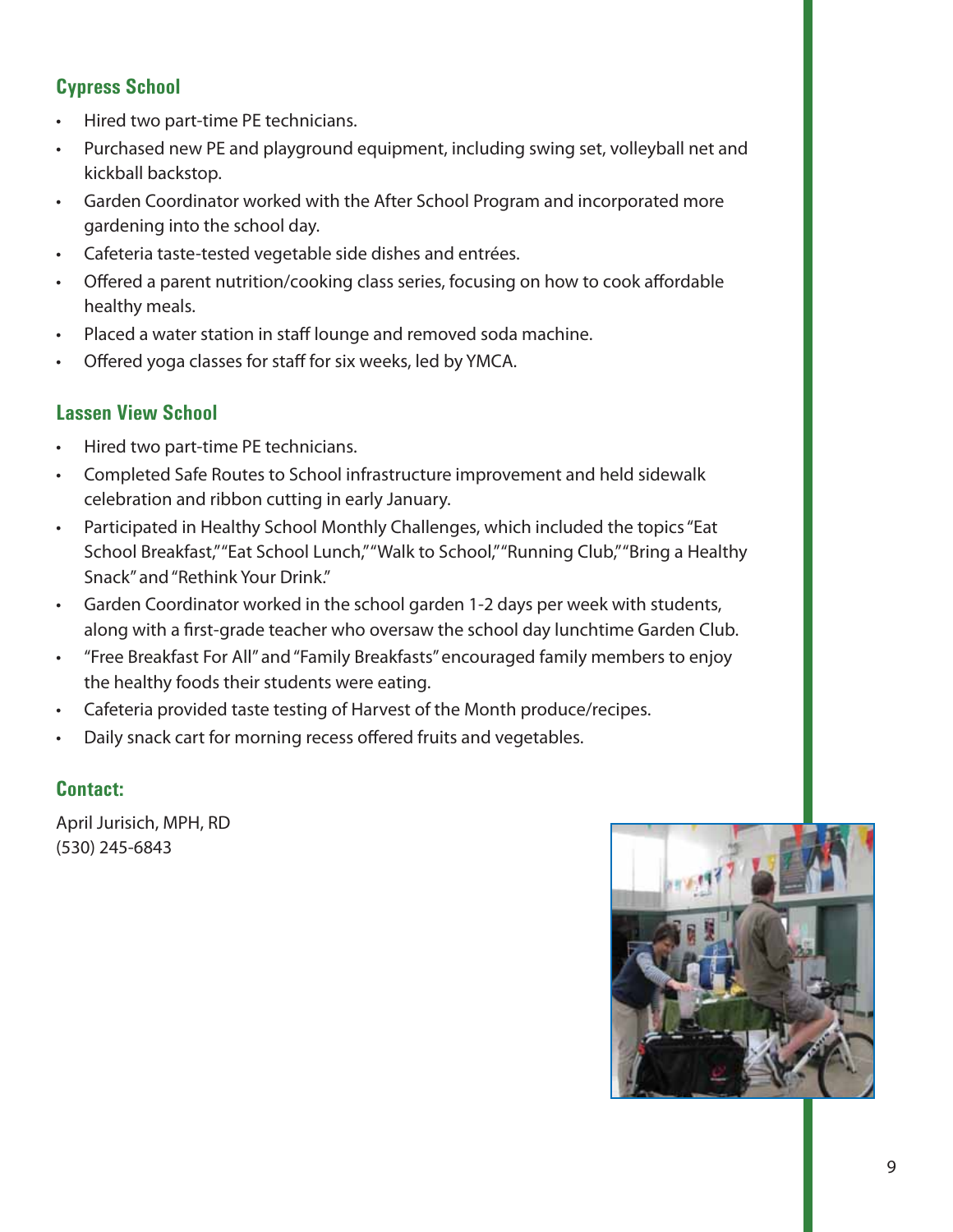

#### **Bike Commute cuts pollution**

During the Bike Commute Challenge, participants prevented approximately 12,053 pounds of carbon dioxide emissions and 169 pounds of other pollutants from release. They saved \$2,538 by not using 620 gallons of fuel (assuming \$4.09 per gallon and 21 mpg).

As participants took to pedaling rather than driving, bike commuters got more exercise, reduced stress levels and enjoyed being on a bicycle instead of at the wheel.

Caltrans was named Bicycle Friendly Employer of the Year and was the highest scoring team in the Bike Commute Challenge in 2012.

## **Healthy Communities Initiative**

#### **Initiative Goal**

To increase community design that supports healthy active lifestyles by:

- Raising awareness about the impacts of land use decisions on health.
- . Collaborating with jurisdictions to adopt and implement standards, codes and regulations that support healthy and active lifestyles.

#### **Accomplishments**

- The Healthy Shasta Sustainable Communities workgroup was established and is a community-based effort where local and regional agencies support health-related considerations during planning and decision-making processes.
- . Supported the development of the Shasta Community Well Being Atlas Demonstration Project in conjunction with Shasta College, Shasta Regional Transportation Planning Agency (SRTPA), and Vestra. The project identified and mapped six health indicators at the neighborhood level that can be spatially analyzed and monitored over time. This tool will help incorporate health and well-being in future planning processes.
- Healthy Shasta presented at the 11th Annual New Partners for Smart Growth: Building Safe, Healthy and Livable Communities conference in February. The presentation was titled Public Health, Transportation and Land Use: Institutionalizing Partnerships and Practices to Create Healthier Communities.
- Healthy Shasta provided scholarships to City of Redding planners and engineers to attend the Association of Bicycle and Pedestrian Professionals conference with the focus on complete streets in Charlotte, North Carolina.

#### **Healthy Communities Contact:**

Christine Haggard (530) 225-3763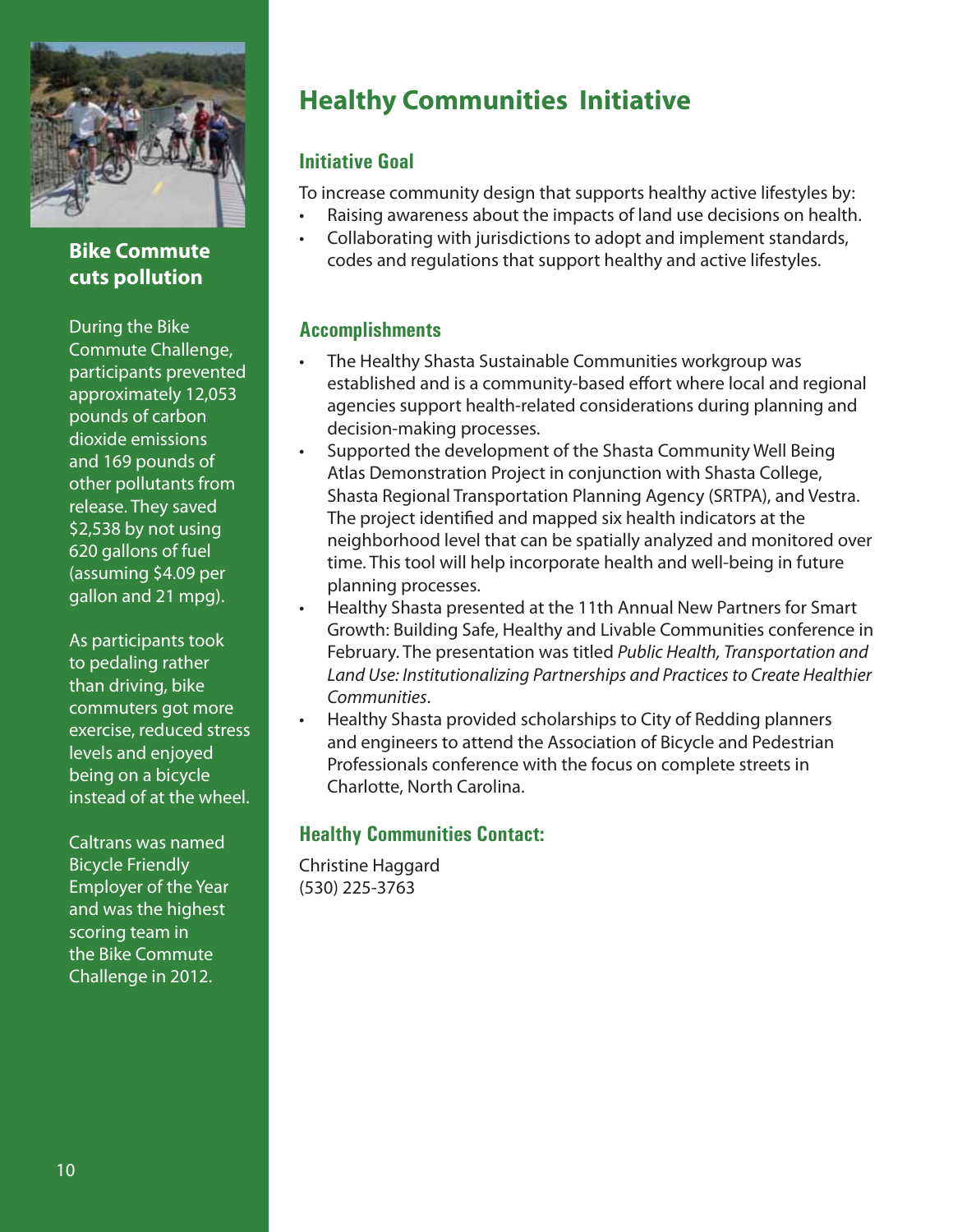## **Walkability and Bikability Initiative**

#### **Initiative Goal**

Create environments that make bicycling and walking easier, safer and more convenient as transportation or recreation.

Healthy Shasta partners with local bicycle groups on a variety of projects.

#### **Accomplishments**

- Thirty-four community-based teams joined the Bike Commute Challenge, and 371 people rode 13,030 miles over the seven-day period (compared to 250 riders logging 6,398 miles in 2011).
- Automated the Bike Commute Challenge so teams could track miles online. Expanded the challenge to include schools and individuals.
- Conducted the Trail User Survey, focused on increasing connectivity to the Sacramento River Trail, with more than 800 respondents.
- Worked with City of Redding to obtain national Bicycle Friendly City status from the League of American Bicyclists.
- Did a walking survey with City of Anderson and Anderson Partnership for Healthy Children to inform the city's first Pedestrian Accessibility and Safety Master Plan.
- Coordinated educational 'bikeabout' with the California Bicycle Coalition for city staff, city council members and community leaders to increase knowledge of features that create a bike-friendly community.

#### **Safe Routes to School**

- Shasta County Public Health leveraged CalTrans funding to continue implementing SRTS activities for the next three years.
- $\cdot$  Awarded \$500 minigrants to eight schools to coordinate Walk to School Day. Fourteen schools participated, and more than 1,600 students walked or biked to school on Oct. 3.
- Partnered with Sheriff's Citizens Volunteer Patrol to monitor the Walking Wednesday route to Shasta Lake School.
- Worked with ENPLAN and the City of Shasta Lake to create a new Safe Routes to School walking map.
- Coordinated first countywide Bike to School Day in May. Nine schools participated and more than 325 students, parents and teachers rode bikes to school.

#### **Safe Routes to School Contacts:**

**Walkability/Bikability:** Amy Pendergast, MPH (530) 229-8243

**Safe Routes to School:** Sara Sundquist (530) 245-6457

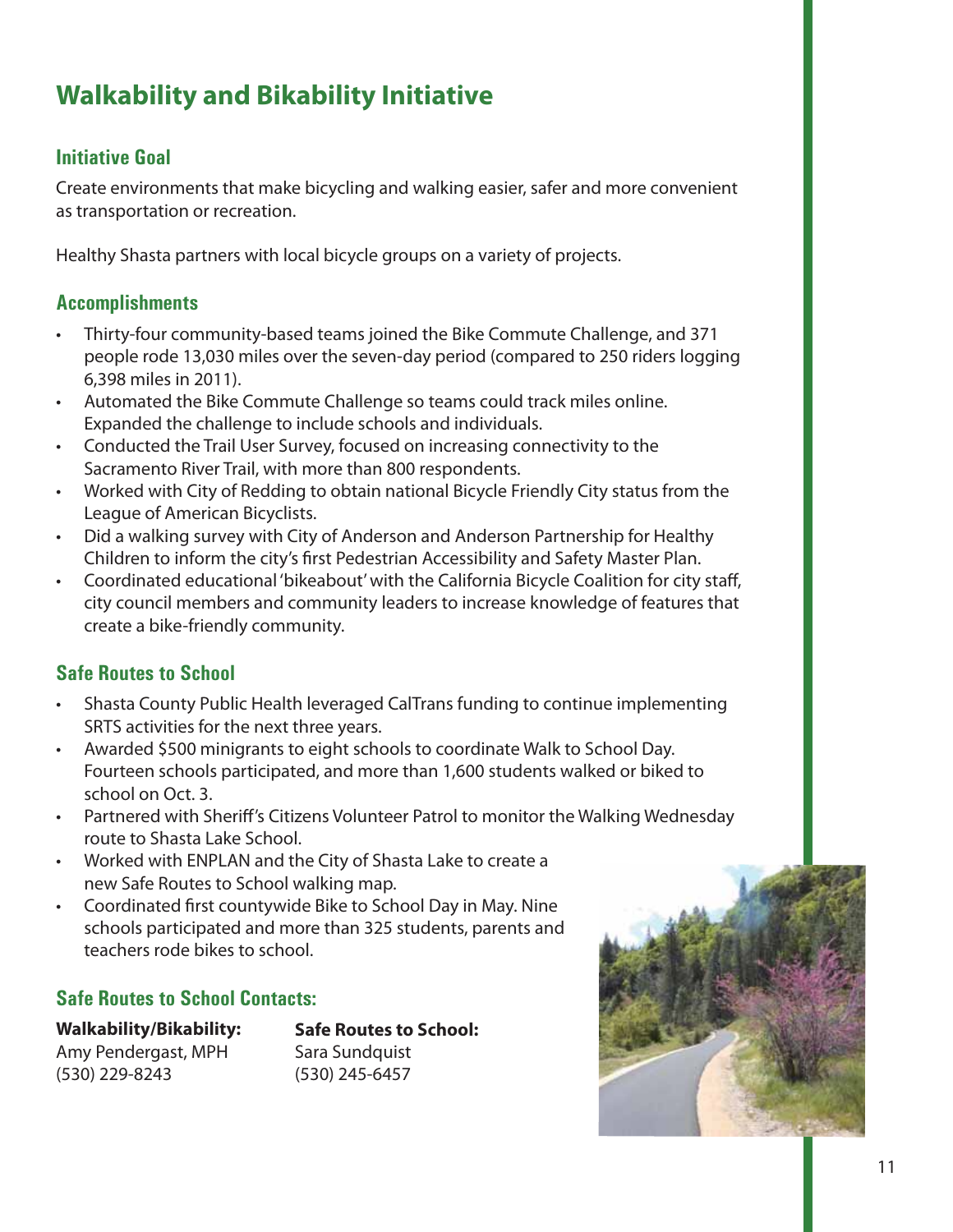

#### **Cafeteria manager is honored**

Kathie Sardeson, the Cafeteria Manager of Redding's Lassen View Elementary School, received a national honor for her hard work and dedication to providing healthy meals to students.

Sardeson was honored in Denver, Colo., as the recipient of the "Heart of the Program" award during the National Conference of the School Nutrition Association in July.

## **Food Systems Initiative**

#### **Initiative Goal**

Inspire a culture that values healthy food and promotes healthy eating.

#### **Overview**

Healthy Shasta is working to enhance options for healthy eating. We continue to support efforts that promote access to local foods for health and economic benefits.

#### **Promoting Local Foods**

This was the fourth year of a collaboration between Healthy Shasta, Turtle Bay Exploration Park and area growers to promote certified farmers' markets in Shasta County. Healthy Shasta received a 2011 Farmers' Market Hero Award from the Shasta Growers Association as a result of this partnership.

#### **Improving Access**

Healthy Shasta and the Health and Human Services Agency partnered again to provide Market Money vouchers to 11,000 low-income households receiving CalFresh benefits. More than \$84,000 in Healthy Shasta tokens were redeemed at the five participating farmers' markets. The combined total for 2010 and 2011 was more than \$150,000 to local farmers. Eight farmers' markets in Shasta County now accept EBT cards.



#### **Sodium Reduction in Communities**

Shasta County Public Health received a three-year

Sodium Reduction in Communities grant of \$927,450 from the Centers for Disease Control and Prevention. This leveraged funding allows Healthy Shasta to expand its work with schools and restaurants.

- Worked with six Healthy Kids Choice restaurants to reduce sodium in menu items.
- Added two new Healthy Kids Choice restaurants Grilla Bites and 808 Bistro.
- Trained 42 school food service staff on modifying recipes to promote scratch cooking and use of fresh produce in school meals.
- t Collaborated with Anderson Union High School District's food service director to reduce sodium in five targeted recipes.
- Launched Sodium Savvy page on the Healthy Shasta website.

#### **Food Systems Contacts:**

**Local Food Promotion:** Melinda Shaffer, RD (530) 225-5351

**Healthy Kids Choice:** Ereka Rambur, RD (530) 225-5126

**Sodium Reduction in Communities:** Theresa Tibbett, MA (530) 229-8487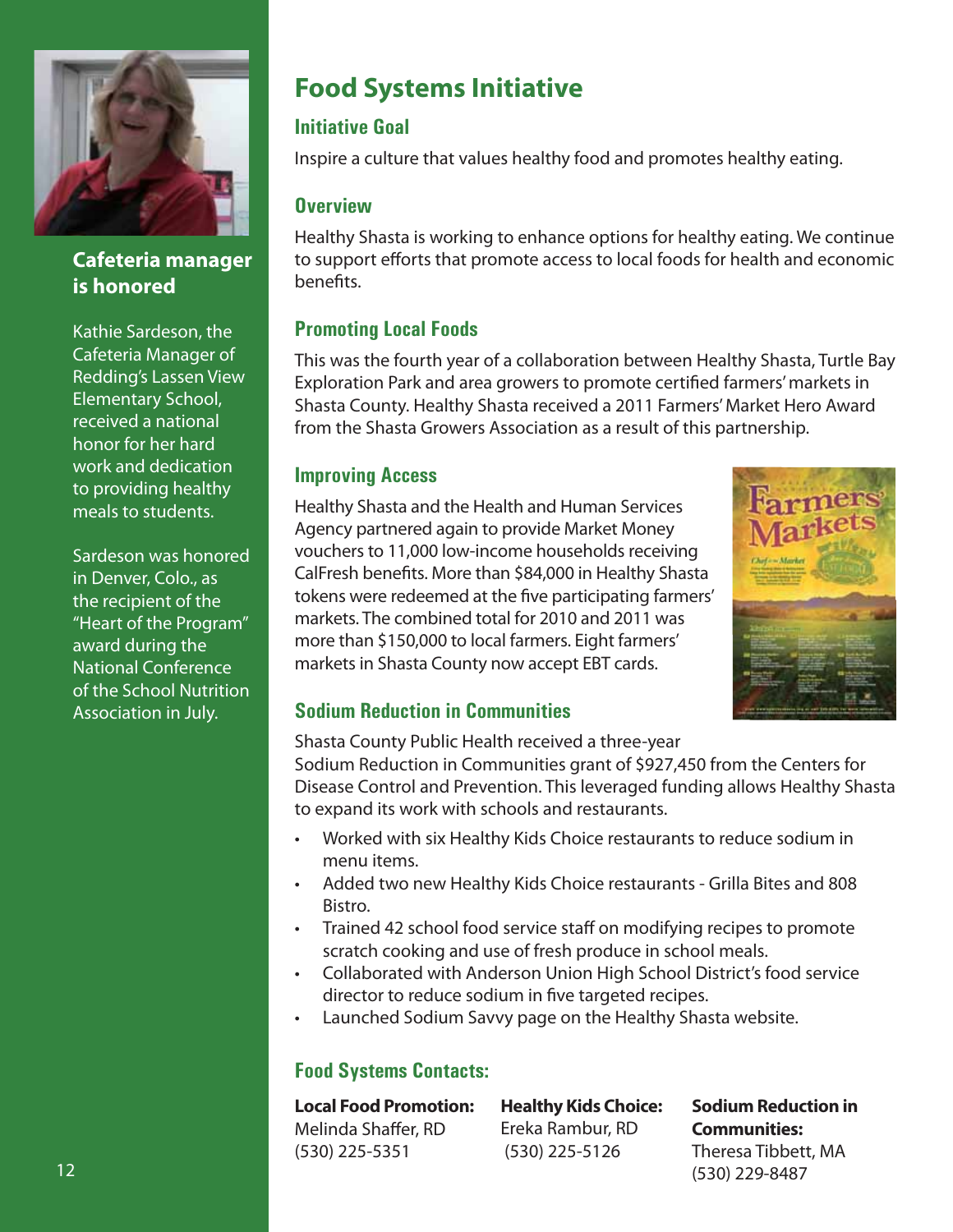## **Action Heroes 2011**

Healthy Shasta selected three local Action Heroes for 2011 who go above and beyond to make healthy eating and physical activity choices easier for others. These individuals and organizations exemplify the spirit of Healthy Shasta's vision by creating a community where the healthy choice is the easy choice.



## **Friends of the Coleman Fish Hatchery**

Built a new trail and expanded fish hatchery field trips to include a nature hike.



## **Debbie Lungi**

Made water, instead of sugary beverages, easy and refreshing for staff and students at Lassen View School.



## **Wendell "Dub" Sanders**

Launched a basketball series, providing a healthy and positive atmosphere in a neighborhood park.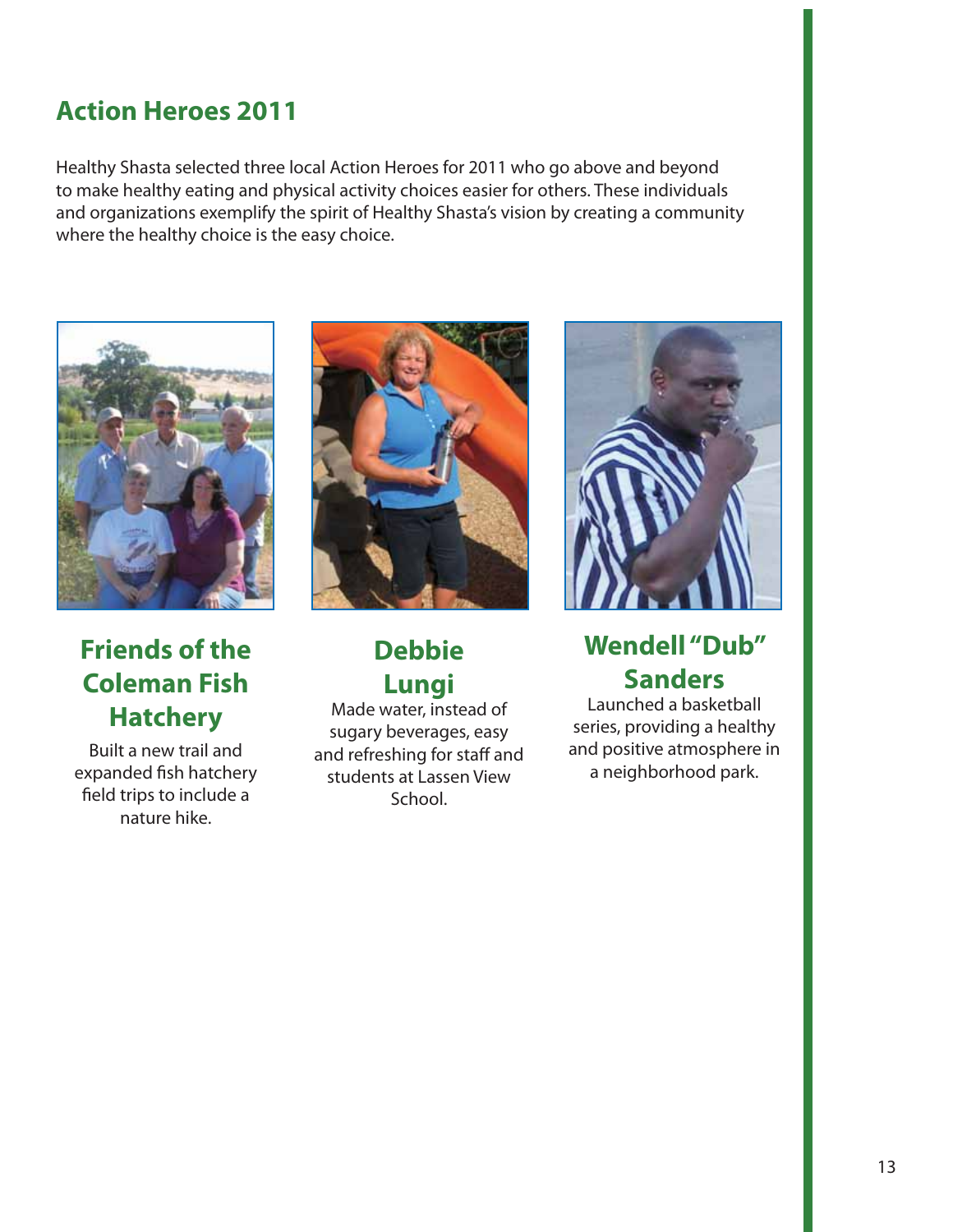

**Grant supports bike-to-school efforts**

Healthy Shasta provided educational workshops, resource materials, and scholarships related to walkability, bikability and complete streets. These included several professional development scholarships to national conferences and a Brown Bag Lunch.

## **Resources and Investments**

**Funders for Healthy Shasta, Fiscal Year 2011-12**

| First 5 Shasta<br><b>McConnell Foundation</b><br><b>Mercy Medical Center</b><br>• Kohls Care for Kids grant<br><b>Community Benefits funding</b><br>$\bullet$<br><b>Shasta County Public Health</b><br>California Obesity Prevention Program<br><b>Total funding amount:</b> | \$249,593 |
|------------------------------------------------------------------------------------------------------------------------------------------------------------------------------------------------------------------------------------------------------------------------------|-----------|
| <b>Operating Cost</b>                                                                                                                                                                                                                                                        |           |
| <b>Salaries</b>                                                                                                                                                                                                                                                              | \$164,313 |
| Marketing                                                                                                                                                                                                                                                                    | \$34,695  |
| <b>Initiative Support</b>                                                                                                                                                                                                                                                    | \$19,266  |
| <b>Educational Materials</b>                                                                                                                                                                                                                                                 | \$7,301   |
| Training                                                                                                                                                                                                                                                                     | \$3,000   |
| Events                                                                                                                                                                                                                                                                       | \$3,637   |
| <b>Professional and Special Services</b>                                                                                                                                                                                                                                     | \$6,629   |
| Website Maintenance and Expansion                                                                                                                                                                                                                                            | \$4,021   |
| <b>Total Operating Costs:</b>                                                                                                                                                                                                                                                | \$242,862 |

#### **Leveraged funding**

#### **Safe Routes to School \$135,000 per year**

Shasta County Public Health was awarded a non-infrastructure grant from Caltrans to support Safe Routes to School efforts. SRTS is working with Burney Elementary, Anderson Heights, Redding School District and Shasta Lake Elementary.

#### **Sodium Reduction in Communities \$309,150 per year**

A three-year grant from Centers for Disease Control and Prevention to reduce sodium in Shasta County. The grant is to work with Healthy Kids Choice restaurants and schools to reduce sodium in meals.

#### **Community Transformation Grant 61 community Transformation Grant 6253,000 per year**

Five year sub-grant from the Public Health Institute, funded by the Centers for Disease Control and Prevention as part of the Community Transformation Initiative. CA4Health priority areas include: Promote smoke-free multi-unit housing, limit access to sugary beverages, implement the Chronic Disease Self-Management Program, Safe Routes to School and related policies to enhance walkable communities.

#### **Total amount leveraged: \$697,150 per year**

\* Note: Healthy Students Initiative has a separate budget.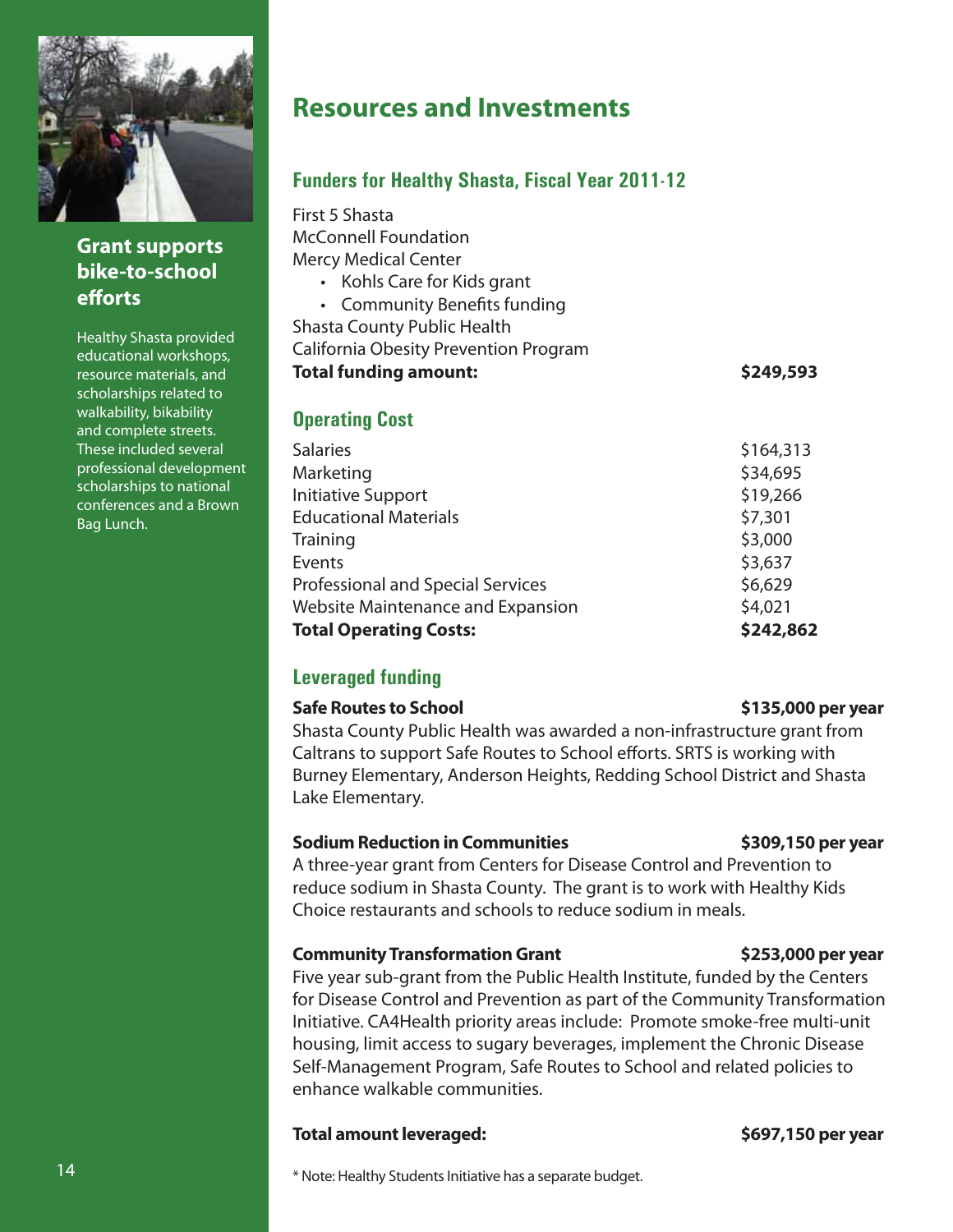## **Healthy Shasta's Leadership**

**Tom Armelino** Superintendent, Shasta Co. Office of Education

**Joy Garcia** Executive Director, First 5 Shasta

**Mark Korth** CEO, Mercy Medical Center

**Al Boren** CEO, Shasta Family YMCA

**Carla Clark** Executive Director, Shasta Head Start

**Dick Dickerson** City Council, City of Redding

> **Tracey Edwards** Redding Rancheria

**Donnell Ewert** Director, Public Health

**Dr. Larry J. McKinney** President, Simpson University

> **Carolyn Helfenstein** Mercy Medical Center

**Jennifer Snider,** First 5 Shasta **Sheri Redmond,** Shasta Family YMCA **Terri Fields Hosler,** Shasta County Public Health **Gordon Flinn,** Simpson University **Michelle Larson,** Shasta County Office of Education

#### **Committee Public Relations and Education**

**Roxanne Burke,** Health and Human Services Agency **Shellisa Moore,** Healthy Shasta **Deborah Peel,** First 5 Shasta **Alexis Ross,** Mercy Medical Center **Toby Osborn,** Turtle Bay Exploration Park

#### **Partner Leadership Team**

**David Kehoe** Supervisor, Shasta County

**Rick Fauss** Superintendent, Redding School District

**Larry Lees** County Administrative Officer, Shasta County

**Joe Wyse** President, Shasta College

**Carol Martin** City Manager, City of Shasta Lake

**Marta McKenzie** Director, Shasta County Health and Human Services Agency

**Jim Milestone** Superintendent, Whiskeytown National Recreation Area

**Larry Forero** County Director, UC Cooperative Extension

**Dan Little** Director, Regional Transportation Agency

**Rod Lindsey/Ron Dixon** Mayor, City of Shasta Lake

**Lee Salter** President/CEO, The McConnell Foundation

**Kurt Starman** City Manager, City of Redding

**John Truitt** Director, Viva Downtown

**Mike Warren** CEO, Turtle Bay Exploration Park

**Debe Hopkins** Council Member, City of Anderson

**Missy McArthur/Dick Dickerson** Mayor, City of Redding

**Carla Thompson** Development Services, City of Shasta Lake

#### **Steering Committee**

**Pam Lewis,** City of Anderson **Concepcion Mendoza,** UC Cooperative Extension **Kim Niemer,** City of Redding **Maggie Redmon,** Turtle Bay Exploration Park **Alexis Ross,** Mercy Medical Center Redding

**Brian Sindt,** The McConnell Foundation **Dan Wayne,** Shasta County Regional Transportation Agency **Barbara Jackson,** Anderson Partnership for Healthy Children

#### **Action Hero Recognition Team**

**Sheri Richmond,** Shasta Family YMCA **Roxanne Burke,** Health and Human Services Agency **David Kehoe,** Shasta County Board of Supervisors **Wendy Matthews,** Simpson University **Deborah Peel,** First 5 Shasta **Amy Pendergast,** Healthy Shasta **Alexis Ross,** Mercy Medical Center **Tacey Watkins,** Redding Rancheria/ Rainbow International

#### **Walk This Way Committee**

**Susan Savio,** Turtle Bay Exploration Park

**Debbie Peel,** First Five Shasta

**Linda Delles,** Shasta Family YMCA **Carrian Harwig,** Turtle Bay Exploration Park

**Mary Messier,** Shasta County Public Health

**Shellisa Moore,** Healthy Shasta